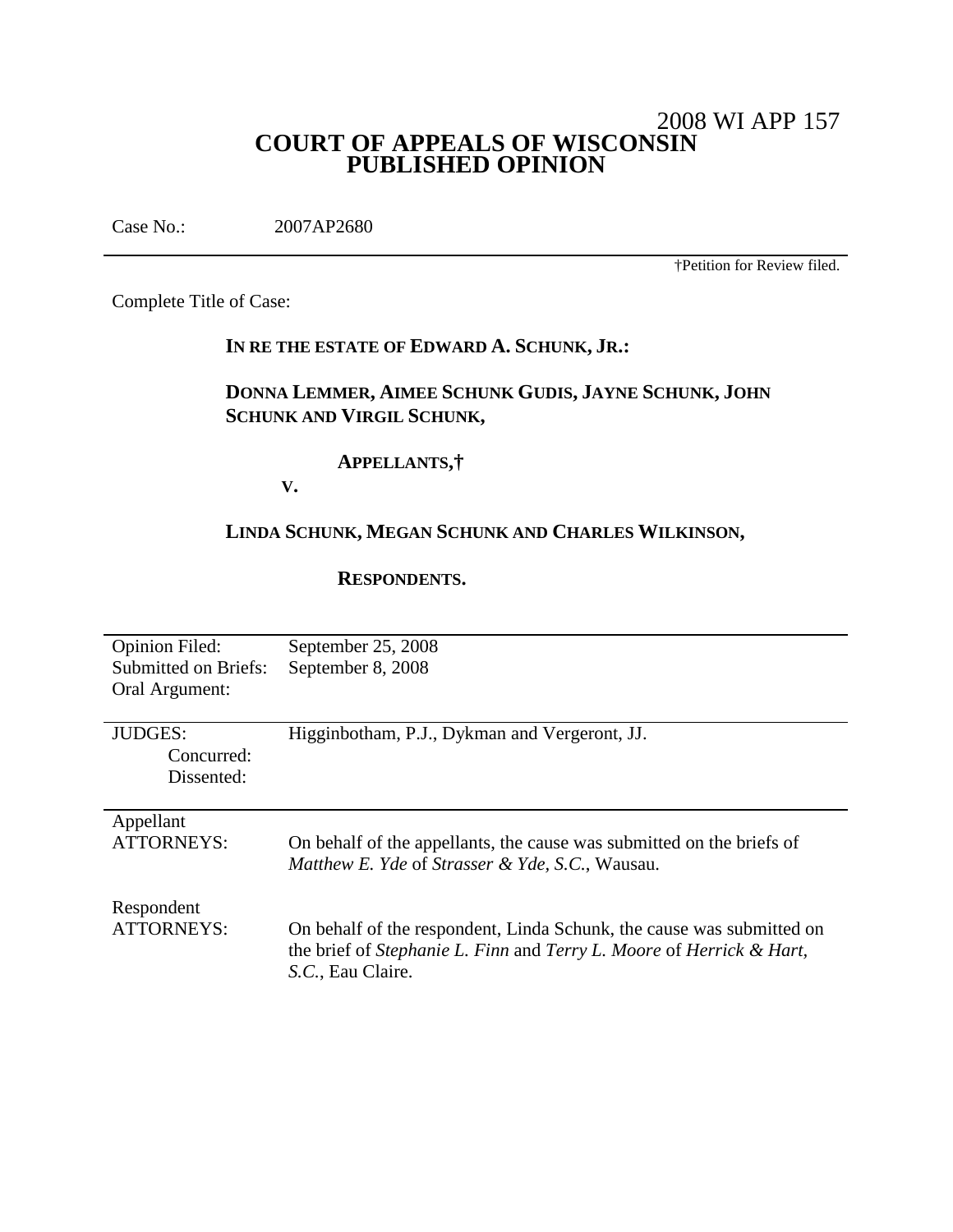# **2008 WI App 157**

# **COURT OF APPEALS DECISION DATED AND FILED**

## **September 25, 2008**

**David R. Schanker Clerk of Court of Appeals**

#### **NOTICE**

**This opinion is subject to further editing. If published, the official version will appear in the bound volume of the Official Reports.**

**A party may file with the Supreme Court a petition to review an adverse decision by the Court of Appeals.** *See* **WIS. STAT. § 808.10 and RULE 809.62.**

**Appeal No. 2007AP2680**

**Cir. Ct. No. 2006PR14**

### **STATE OF WISCONSIN IN COURT OF APPEALS**

**IN RE THE ESTATE OF EDWARD A. SCHUNK, JR.:**

**DONNA LEMMER, AIMEE SCHUNK GUDIS, JAYNE SCHUNK, JOHN SCHUNK AND VIRGIL SCHUNK,**

**APPELLANTS,**

**V.**

**LINDA SCHUNK, MEGAN SCHUNK AND CHARLES WILKINSON,**

**RESPONDENTS.**

APPEAL from a judgment of the circuit court for Clark County: JON M. COUNSELL, Judge. *Affirmed*.

Before Higginbotham, P.J., Dykman and Vergeront, JJ.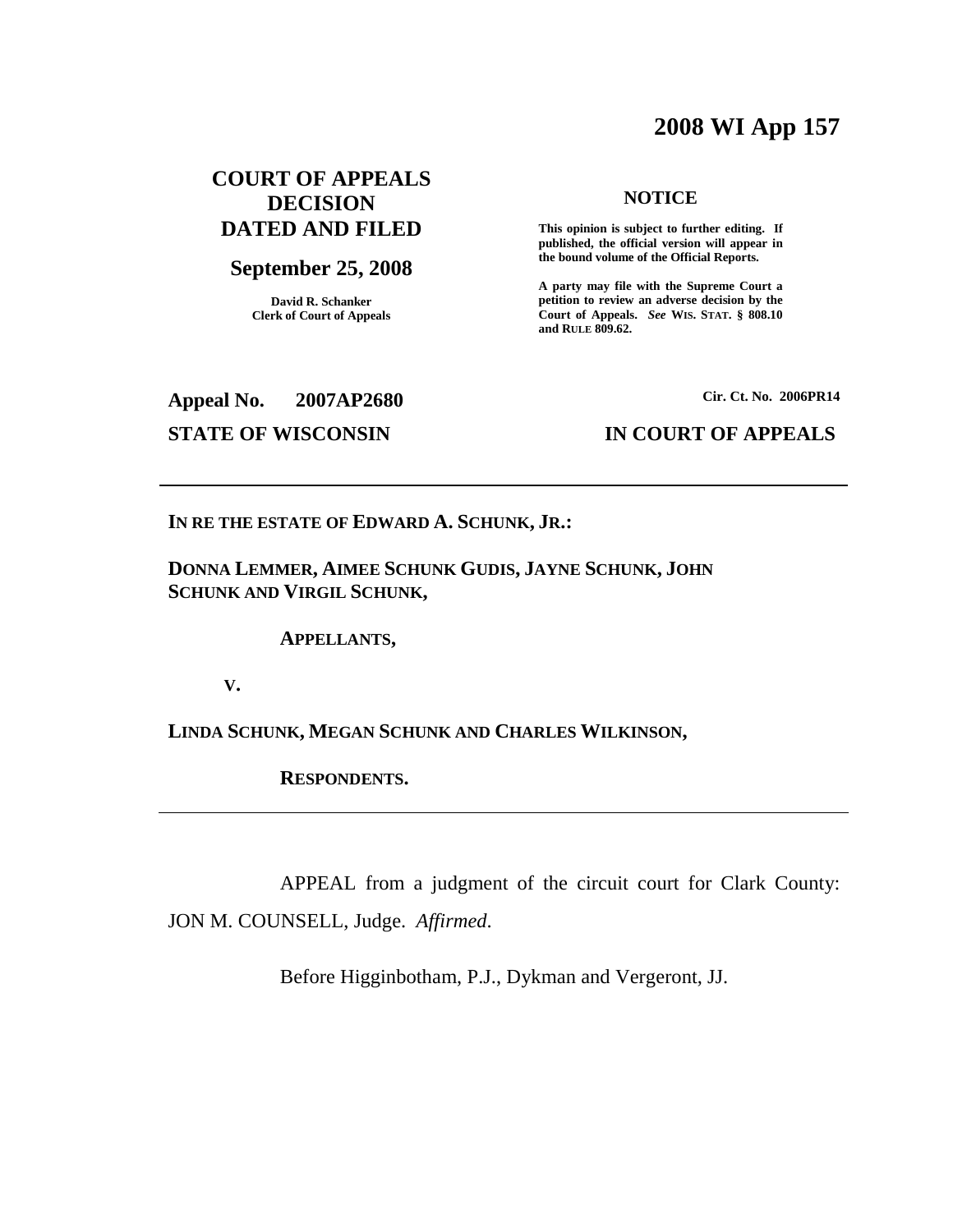¶1 VERGERONT, J. The issue on appeal in this probate action is the proper construction of WIS. STAT. § 854.14 (2003-04),<sup>1</sup> which prevents a person who "unlawful[ly] and intentional[ly] kill[s]" another from benefiting under the decedent's will and other instruments. We agree with the circuit court that "unlawful and intentional killing" within the meaning of this statute does not include assisting another to commit suicide. We therefore affirm.

#### BACKGROUND

¶2 Edward Schunk died from a self-inflicted shotgun wound. At the time of his death he was terminally ill with non-Hodgkin's lymphoma. He lived with his wife, Linda, and their daughter, Megan. Edward had six older children who are not Linda's children. Edward left a will that is the subject of dispute in another action, but for purposes of this action the important point is that Linda and Megan, along with others, are beneficiaries under Edward's will.

¶3 This action began with a petition for informal administration of Edward's estate. One of Edward's older daughters filed a demand for formal proceedings on the issue of whether Linda and Megan had unlawfully and intentionally killed Edward and were thus barred from inheriting under his will pursuant to WIS. STAT. § 854.14. Her position and that of four of her siblings, who joined with her in the proceeding (the objectors), is that Linda and Megan assisted Edward in committing suicide.

<sup>&</sup>lt;sup>1</sup> The references to WIS. STAT. § 854.14 are to the 2003-04 version for the reasons stated in note 2. All other references to the Wisconsin Statutes are to the 2005-06 version.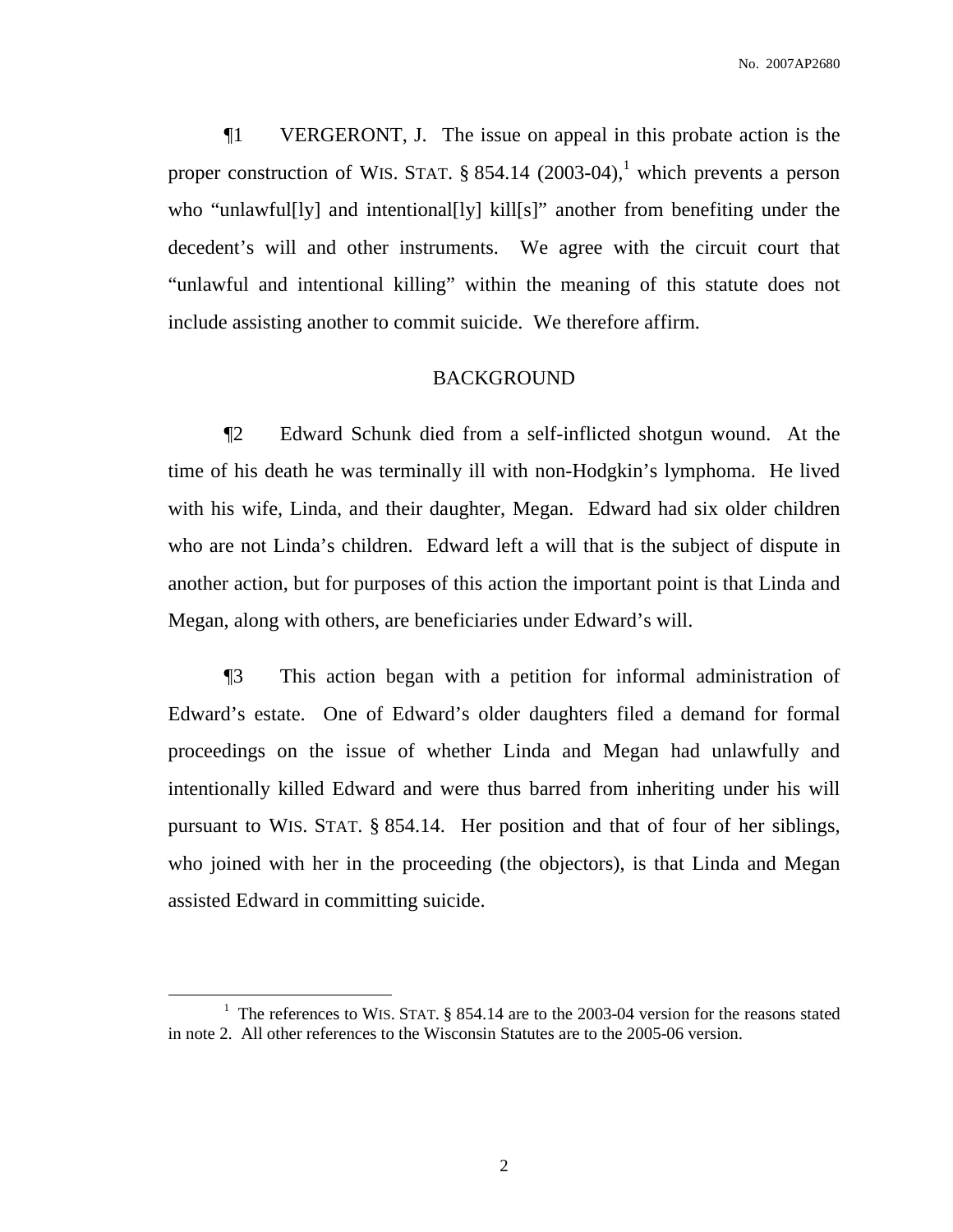¶4 Linda and Megan filed a motion for summary judgment on this issue. They denied that they assisted Edward in committing suicide but contended that, even if that were true, WIS. STAT. § 854.14 does not bar them from inheriting under Edward's will. The objectors opposed the motion because in their view the statute applies to assisted suicide, and they contended they were entitled to a trial to establish that Linda and Megan did assist in Edward's suicide.

¶5 The factual submissions show that Edward was hospitalized several days before his death. According to the medical records, on the day of his death his doctor allowed him to leave on a one-day pass to see his home and his dogs "one more time." Linda and Megan brought him home. There are factual disputes over Edward's mental and physical condition on that day and what occurred after he arrived home. Viewed most favorably to the objectors, the evidence shows that Linda and Megan knew that Edward wanted to commit suicide and brought him home so that he could do so. They drove him to a cabin on their property, helped him inside, gave him a loaded shotgun, and left. Viewed most favorably to Linda and Megan, the evidence shows that Edward drove himself to the cabin, taking his gun and hunting bag, and they did not know that he intended to commit suicide. It is undisputed that Edward's son and grandson found him later that day in the cabin, dead from a single gunshot wound to the chest.

¶6 The circuit court concluded that, assuming the objectors' view of the evidence was correct for purposes of the motion, Linda's and Megan's conduct in assisting Edward in committing suicide did not come within the statutory language of "unlawful and intentional killing." WIS. STAT. § 854.14. The court therefore granted summary judgment in favor of Linda and Megan.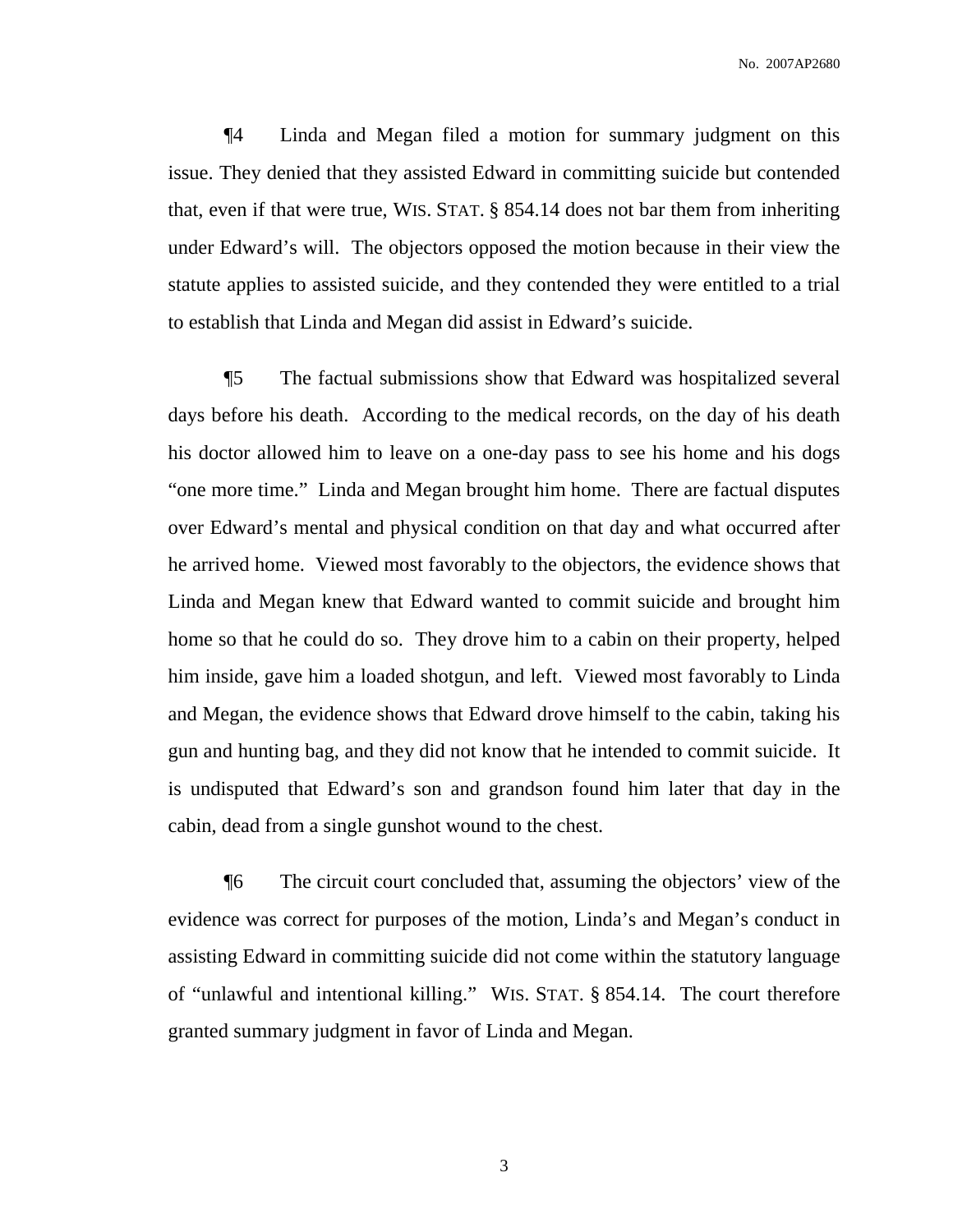#### DISCUSSION

¶7 On appeal the objectors contend the circuit court erred in its construction of WIS. STAT. § 854.14 and therefore erred in granting summary judgment.

¶8 When we review summary judgment we employ the same methodology as the circuit court and our review is de novo. *Green Spring Farms v. Kersten*, 136 Wis. 2d 304, 314-16, 401 N.W.2d 816 (1987). A party is entitled to summary judgment if there are no genuine issues of material fact and that party is entitled to judgment as a matter of law. WIS. STAT. § 802.08(2). In assessing the factual submissions, we view them most favorably to the opposing party and draw all reasonable inferences in favor of that party. *Burbank Grease Servs. v. Sokolowski*, 2006 WI 103, ¶40, 294 Wis. 2d 274, 717 N.W.2d 781.

¶9 The parties here agree that, for purposes of our review, we, like the circuit court, are to accept the view of the evidence advanced by the objectors that Linda and Megan assisted Edward in committing suicide. The issue is whether, given these facts, WIS. STAT. § 854.14 bars Linda and Megan from inheriting under Edward's will.

¶10 When we construe a statute we begin with the language of the statute and give it its common, ordinary, and accepted meaning, except that technical or specially defined words are given their technical or special definitions. *State ex rel. Kalal v. Circuit Court*, 2004 WI 58, ¶45, 271 Wis. 2d 633, 681 N.W.2d 110. We may use a dictionary to establish the common meaning of a word. *Swatek v. County of Dane*, 192 Wis. 2d 47, 61, 531 N.W.2d 45 (1995). We interpret statutory language in the context in which it is used, not in isolation but as part of a whole, in relation to the language of surrounding or closely related statutes, and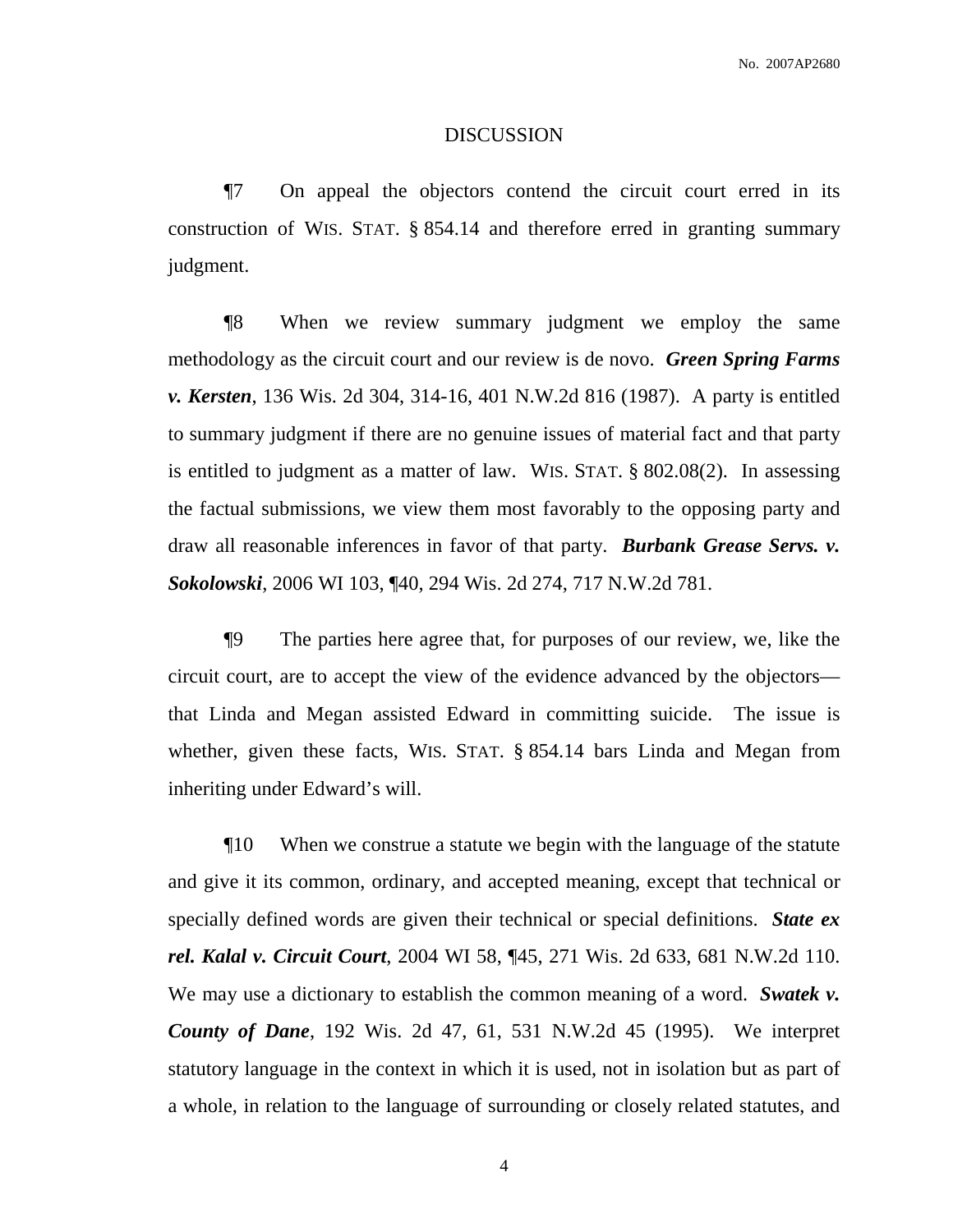we interpret it reasonably to avoid absurd or unreasonable results. *Kalal*, 271 Wis. 2d 633, ¶46. We also consider the scope, context, and purpose of the statute insofar as they are ascertainable from the text and structure of the statute itself. Id., [48. If, employing these principles, we conclude the statutory language has a plain meaning, then we apply the statute according to that plain meaning. *Id.*, ¶46.

 $\P$ 11 WISCONSIN STAT. § 854.14 (2003-04) provides in relevant part:<sup>2</sup>

(2) Revocation of benefits. Except as provided in sub. (6), the unlawful and intentional killing of the decedent does all of the following:

(a) Revokes a provision in a governing instrument that, by reason of the decedent's death, does any of the following:

1. Transfers or appoints property to the killer.

….

(3) Effect of revocation. Except as provided in sub. (6), provisions of a governing instrument that are revoked by this section are given effect as if the killer disclaimed all revoked provisions ….

….

(6) Exceptions. This section does not apply if any of the following applies:

(a) The court finds that, under the factual situation created by the killing, the decedent's wishes would best be carried out by means of another disposition of the property.

(b) The decedent provided in his or her will, by specific reference to this section, that this section does not apply.

<sup>&</sup>lt;sup>2</sup> WISCONSIN STAT. § 854.14 (2003-04) was in effect on the date Edward died, January 16, 2006. The current version of the statute became effective April 11, 2006 by 2005 Wis. Act 216, §§ 139-43. The portions of the statute cited above are the same in the current version.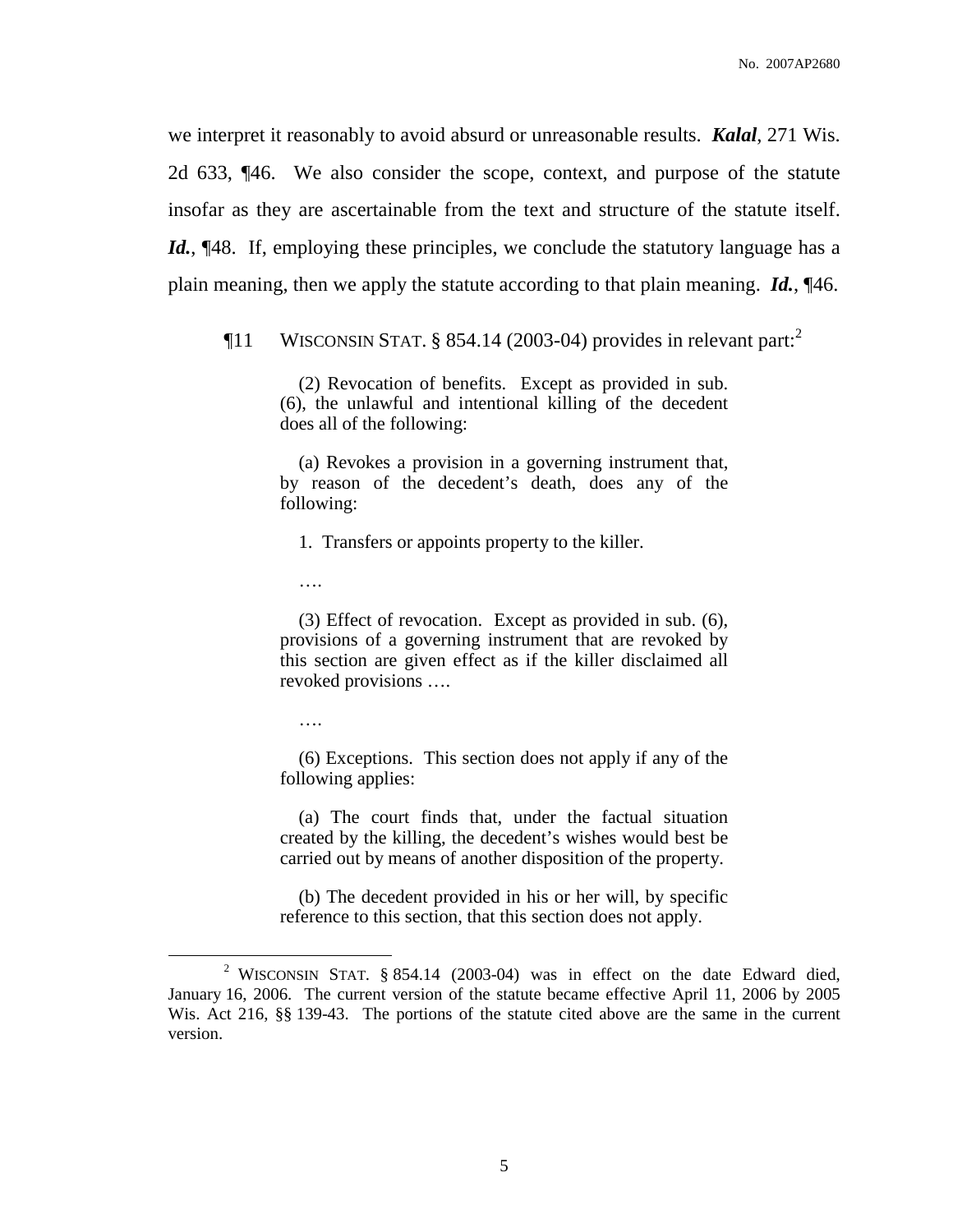¶12 The key phrase for purposes of this appeal is "unlawful and intentional killing of the decedent." WIS. STAT. § 854.14(2). The objectors contend that this plainly includes assisting the decedent to commit suicide. We disagree and conclude the phrase plainly does not include this conduct.

¶13 In the dictionary the objectors refer us to, the first definition of the verb "kill" is "to deprive of life." WEBSTER'S NINTH NEW COLLEGIATE DICTIONARY 661 (1989).<sup>3</sup> "To commit suicide" is defined as "to put (oneself) to death: kill." *Id.* at 1180. A person who assists another in voluntarily and intentionally taking his or her own life is plainly not depriving the other of life. As the assumed facts in this case illustrate, providing Edward with a loaded shotgun did not deprive him of his life: he deprived himself of life by shooting himself with the shotgun. "Killing" is not commonly used to describe assisting another to commit suicide, just as "killer" is not commonly used to describe the person who assists another to kill himself or herself.

<sup>&</sup>lt;sup>3</sup> The objectors use the definition for the noun "kill": "an act or instance of killing." WEBSTER'S NINTH NEW COLLEGIATE DICTIONARY 661 (1989). We do not use this because it does not shed light on the meaning of the act "to kill." The objectors also quote the italicized portion of the list of synonyms for "kill" and the distinctions among them:

*Syn* KILL, SLAY, MURDER, ASSASSINATE, DISPATCH, EXECUTE mean to deprive of life. *KILL merely states the fact of death caused by an agency in any manner*; SLAY is a chiefly literary term implying deliberateness and violence but not necessarily motive; MURDER specif. implies stealth and motive and premeditation and therefore full moral responsibility; ASSASSINATE applies to deliberate killing openly or secretly often for political motives; DISPATCH stresses quickness and directness in putting to death; EXECUTE stresses putting to death as a legal penalty.

*Id.* (emphasis added). The point this italicized portion makes, read in context, is that, unlike the synonyms, the verb "kill" does not connote a particular manner of "depriv[ing] of life."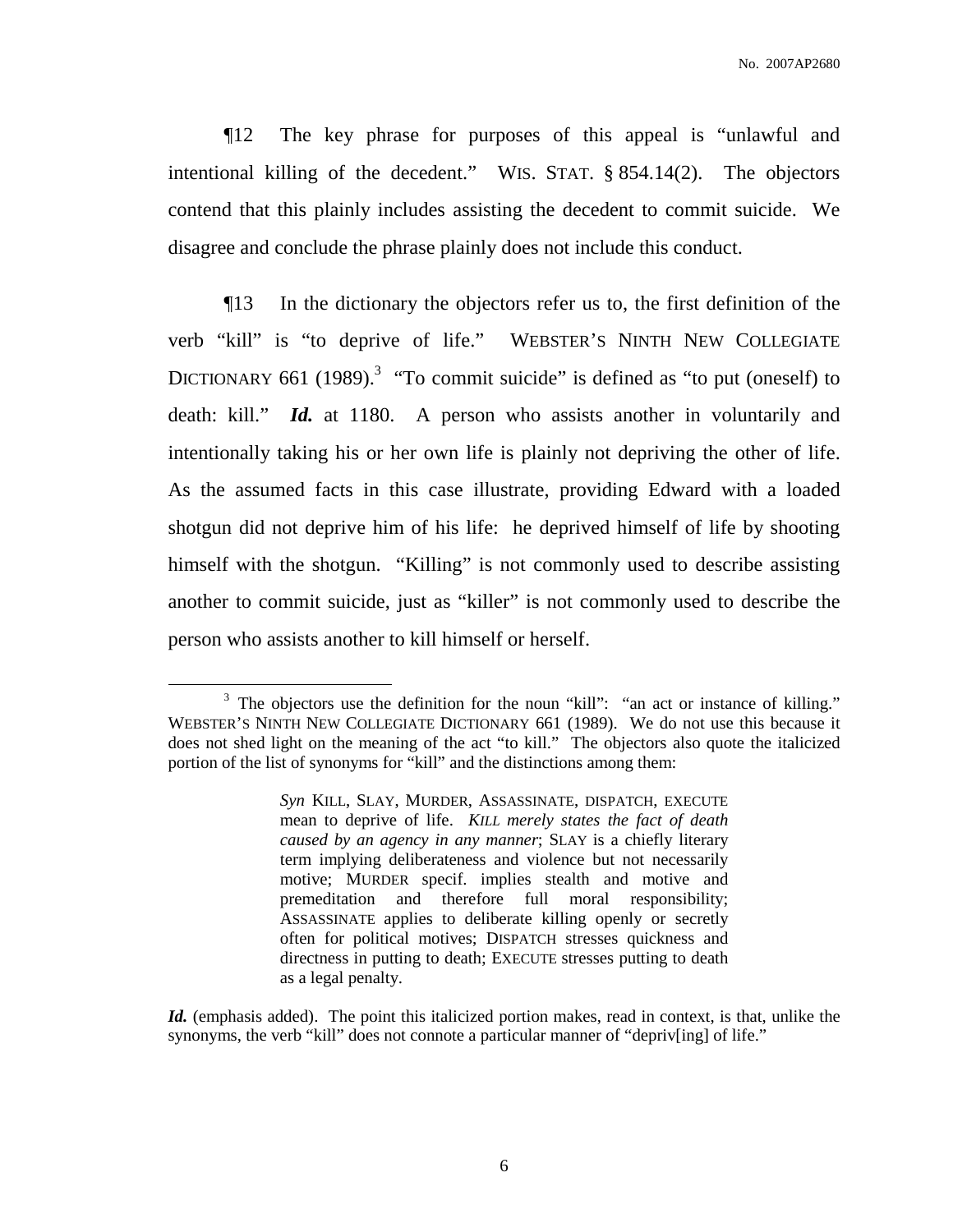¶14 The objectors argue that because Linda and Megan provided the means with which Edward killed himself, they were the agents of his death and thus "killers" within the meaning of the statute. We do not agree that "killer" is commonly understood to mean the person who provides the means that enable another to kill himself or herself.

¶15 The objectors point out that WIS. STAT. § 940.12 makes it a felony to "with intent that another take his or her own life assist[] such person to commit suicide…." Thus, they assert, Linda and Megan acted unlawfully and the facts show they intended to help Edward commit suicide. However, "unlawful" and "intentional" modify "killing" by limiting its meaning. If, as we have concluded, assisting another to commit suicide is not "killing" another, it does not become so because the conduct is unlawful and intentional.

¶16 The objectors also argue that the exception in WIS. STAT. § 854.14(6)(b) shows that the legislature intended "unlawful and intentional killing" to include assisting another to commit suicide. This paragraph provides that § 854.14 does not apply if "[t]he decedent provided in his or her will, by specific reference to this section, that this section does not apply." According to the objectors, the only reasonable meaning of this exception is that it refers to assisted suicide, because the legislature could not logically have intended to permit a testator to expressly allow another to inherit under the will if that person committed "intentional homicide." 4

<sup>4</sup> The objectors cite to 2 JAMES B. MACDONALD, WISCONSIN PROBATE LAW AND PRACTICE, § 15:9 n.17 (8th ed. Supp. 2007), which states the "most likely use of a waiver would be in a situation of assisted suicide." This brief footnote does not provide any guidance in (continued)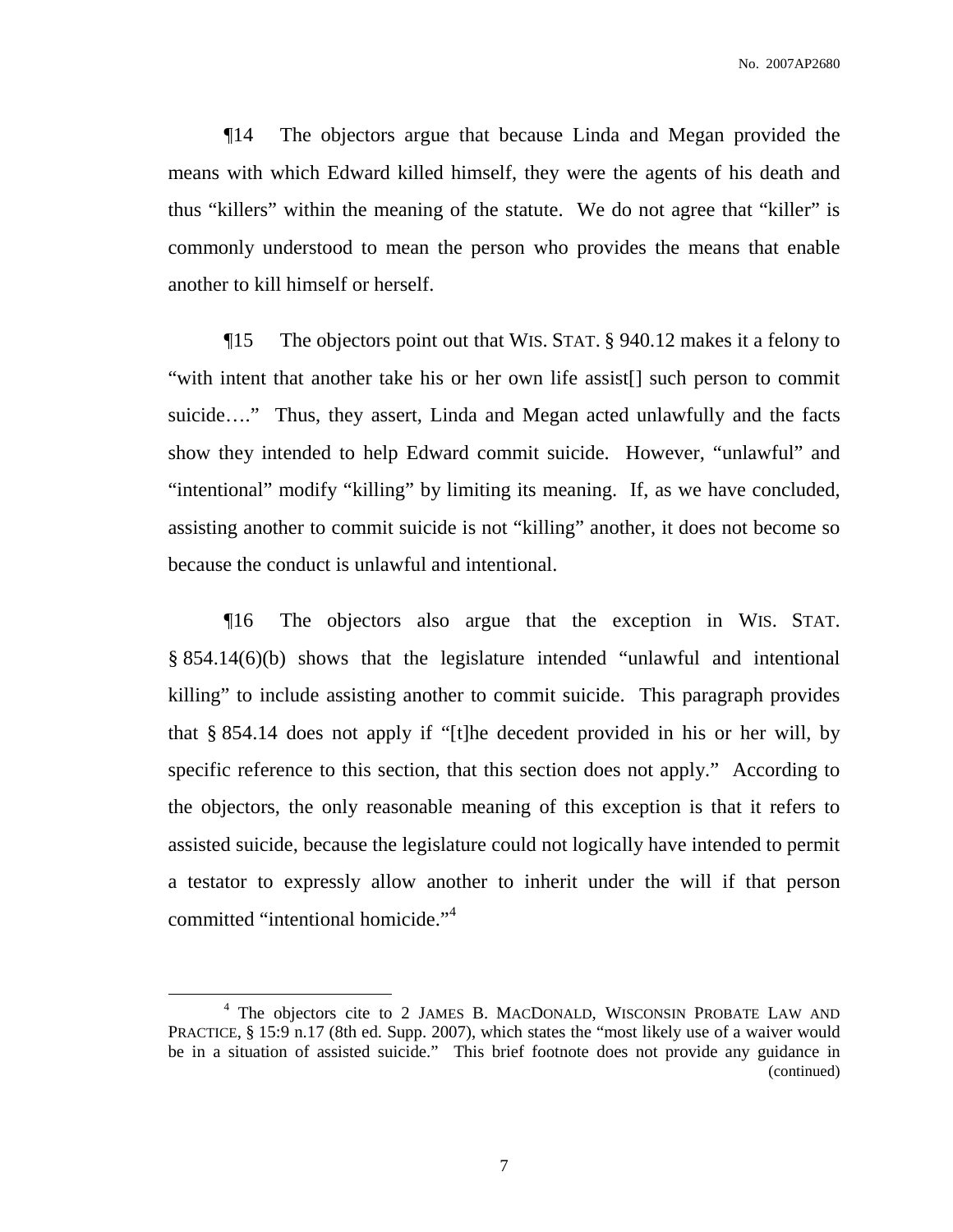$\P$ 17 We conclude WIS. STAT. § 854.14(6)(b) does not alter the plain meaning of "unlawful and intentional killing." This paragraph plainly expresses the legislature's intent to allow a testator to dispose of his or her property as the testator wishes notwithstanding the fact that an intended beneficiary has unlawfully and intentionally deprived the testator of his or her life. It may be unlikely a testator would choose to do so, but we cannot say it is illogical or absurd to think a testator would ever do so. A testator might, for example, contemplate that an intended beneficiary might kill the testator in an act of euthanasia—"the act … of killing … hopelessly sick … individuals … for reasons of mercy," WEBSTER'S NINTH NEW COLLEGIATE DICTIONARY 429 (1989); and the testator might want this to happen. There may be other circumstances that would reasonably come within the exception in para. (6)(b), but we need not define its parameters to resolve this appeal. The point here is simply that there are ways to reasonably construe the exception that are consistent with the common meaning of the verb "kill."<sup>5</sup>

#### **CONCLUSION**

¶18 We conclude the circuit court properly construed "unlawful and intentional killing" in WIS. STAT. § 854.14 not to include assisting another to commit suicide. We therefore affirm.

*By the Court.*—Judgment affirmed.

construing the statute according to the principles of statutory construction. We therefore do not consider it in our analysis.

<sup>&</sup>lt;sup>5</sup> Because we resolve this appeal based on the plain meaning of the statute, we do not discuss the cases from other jurisdictions cited by the parties.